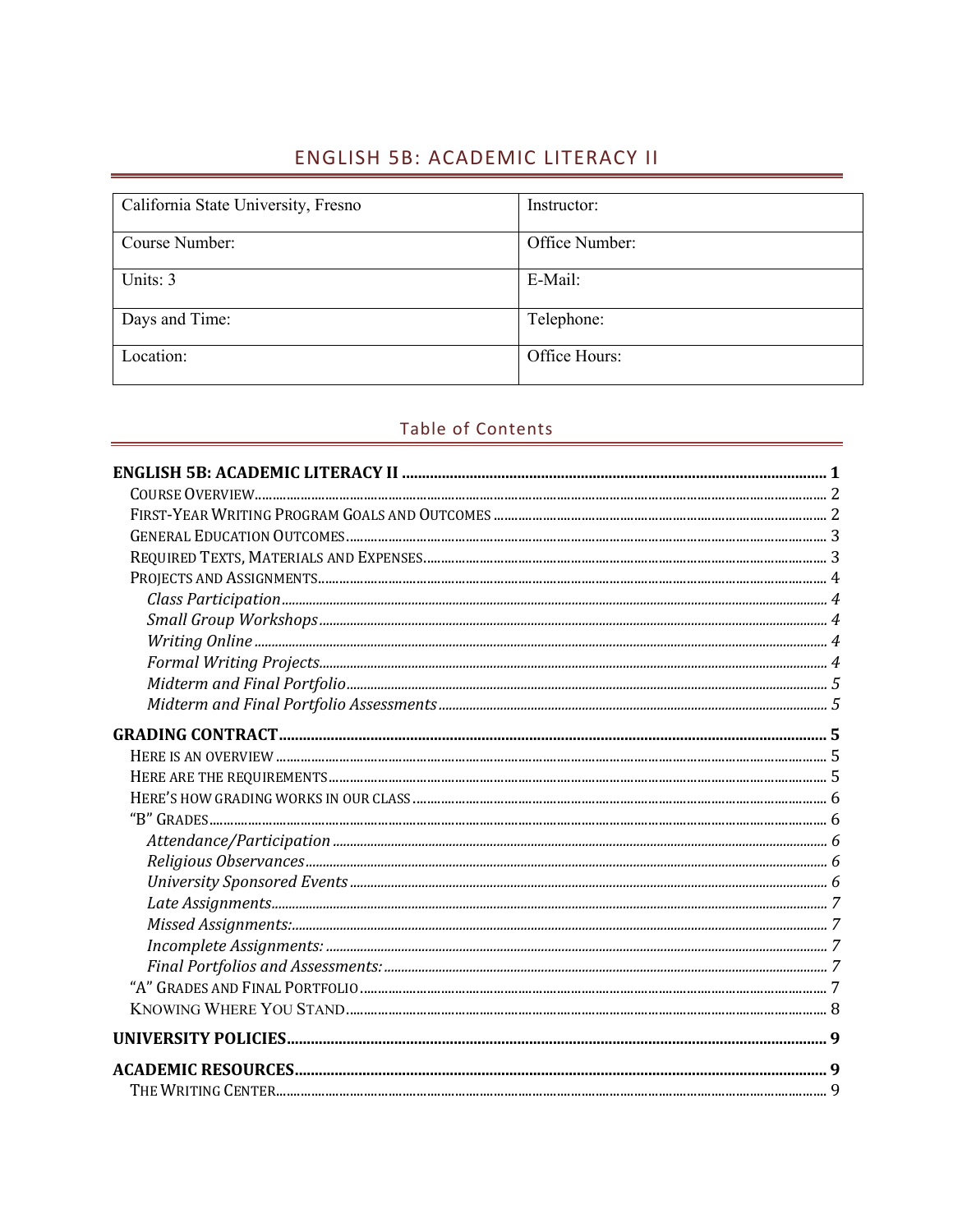#### COURSE OVERVIEW

English 5B is the second semester writing course in a two-semester sequence, part of a stretch program that meets university writing requirements for General Education. This course is designed to build on the reading and writing strategies you have learned in English 5A. It will help you further develop your critical thinking skills; introduce you to more complex research and writing strategies; continue to introduce you to concepts of genre, audience, purpose; and generally improve your ability to read and write at the college level. This course emphasizes writing as communication, inquiry, analysis, and research. In other words, we'll write to discover, analyze, argue, and communicate with others. In this class we will attempt more complex academic writing tasks and consider more complex reading and perspectives. We will also do research in order to demonstrate our participation in the conversation to academic audiences.

#### FIRST-YEAR WRITING PROGRAM GOALS AND OUTCOMES

At the end of English 5A/B students should be able to:

- 1) Understand and practice effective, academic reading strategies, processes, and assessment of written work, including participating meaningfully in a community of readers and writers.
	- a) READING/WRITING STRATEGIES: Demonstrate or articulate an understanding of reading strategies and assumptions that guide effective reading, and how to read actively, purposefully, and rhetorically
	- b) REFLECTION: Make meaningful generalizations/reflections about reading and writing practices and processes
	- c) COMMUNITY PARTICIPATION: Articulate or demonstrate meaningful participation in a community of readers/writers, and ethical and self-conscious practices that address the concerns of that community of reader/writers (e.g. using and giving feedback on drafts in peer response groups)
- 2) Understand and practice effective, academic summary, demonstrate rhetorical awareness and purpose, enter academic conversations, and make analyses and connections from/with research.
	- a) SUMMARY/CONVERSATION: Demonstrate summarizing purposefully, integrate "they say" into writing effectively or self-consciously, appropriately incorporate quotes into writing (punctuation, attributions, relevance), and discuss and use texts as "conversations" (writing, then, demonstrates entering a conversation)
	- b) RHETORICALITY: Articulate or demonstrate an awareness of the rhetorical features of texts, such as purpose, audience, context, rhetorical appeals, and elements, and write rhetorically, discussing similar features in texts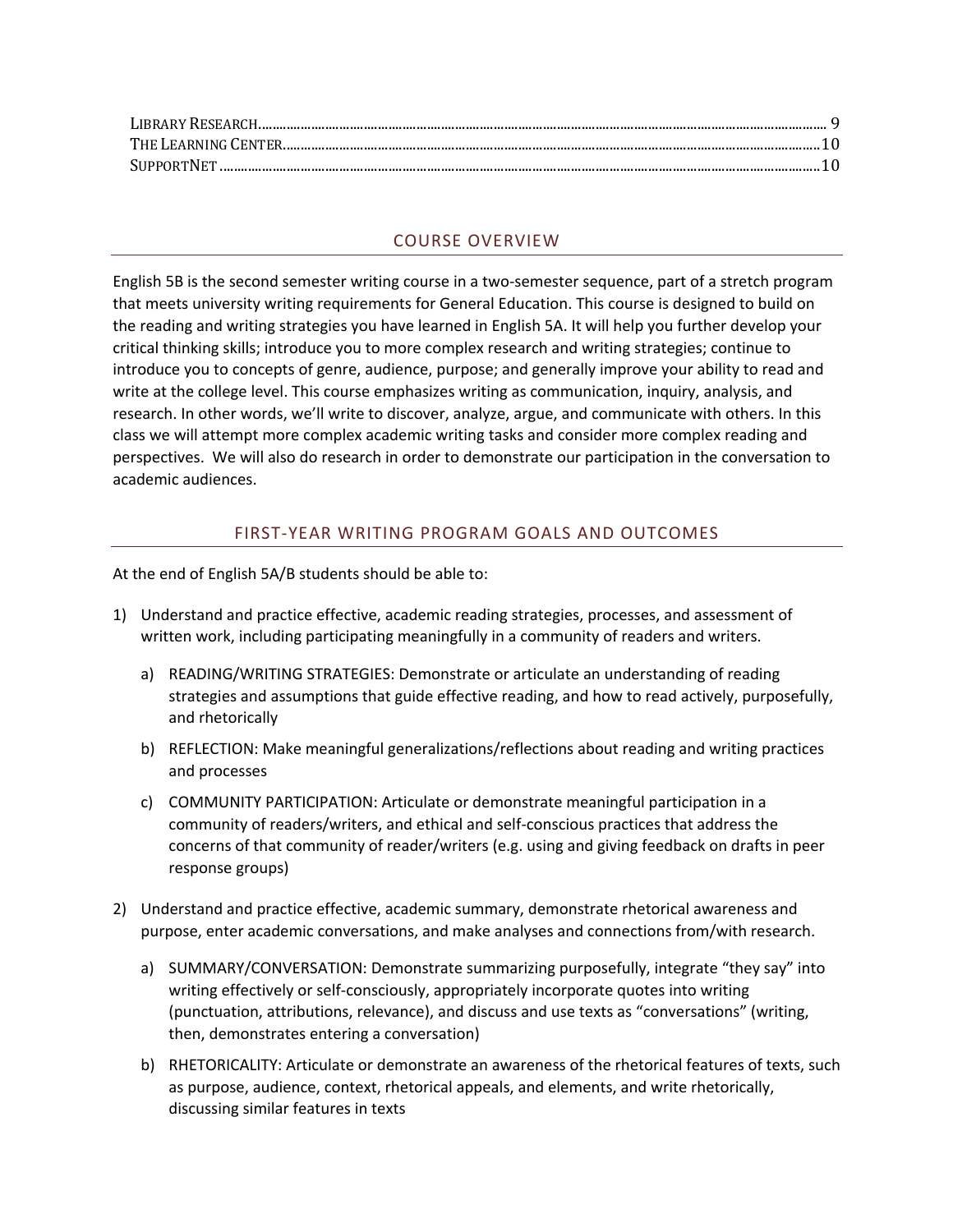- c) INTEGRATING RESEARCH: Demonstrate analyzing research to develop an argument, incorporating others' ideas (through quotations, summary or paraphrase) into writing effectively or self-consciously, and appropriately integrating citations into text (punctuation, attributions, relevance)
- 3) Practice appropriate language use, clarity, proficiency in writing, and citation mechanics.
	- a) LANGUAGE COHERENCE: Have developed, unified, and coherent paragraphs and sentences that have clarity and some variety

#### GENERAL EDUCATION OUTCOMES AND EPORTFOLIO

English 5B meets the General Education area A-2 Written Communication requirement, which include these outcomes:

- 1. Demonstrate appropriate language use, clarity, proficiency in writing, and citation mechanics.
- 2. Demonstrate effective academic reading strategies and processes, as well as critical evaluation of written work.
- 3. Demonstrate effective academic summary, rhetorical awareness and perception, and analysis and synthesis of information.

You must submit one formal writing project to your GE portfolio in Canvas. Both writing projects #1 and #2 (more information forthcoming) meet all three of these GE area A-2 outcomes. Please submit one of these writing projects (preferably from your final portfolio – or whichever one you consider your best work according to the outcomes above) to your Canvas General Education Organization by the last day of the semester.

#### REQUIRED TEXTS, MATERIALS AND EXPENSES

**Please note**: these are the same texts as were required for English 5A, so you should not have to purchase new texts.

- Ø Hacker, Diana and Nancy Sommers. *A Writer's Reference*, 9th ed. (Custom edition for CSU Fresno) New York: Bedford/St. Martin's, 2018.
- $\triangleright$  A package of these books below. Use the ISBN: 9780393626322
	- Ø Graff, Gerald and Cathy Birkenstein. THEY SAY, I SAY. 3rd edition. New York: W.W. Norton, 2010.
	- $\triangleright$  Bullock, Richard and Maureen Daly Goggin. THE NORTON FIELD GUIDE TO WRITING, WITH READINGS. Custom Edition for Fresno State with ebook. **Please note:** This is a custom edition for Fresno State, so you can only purchase it at our bookstore.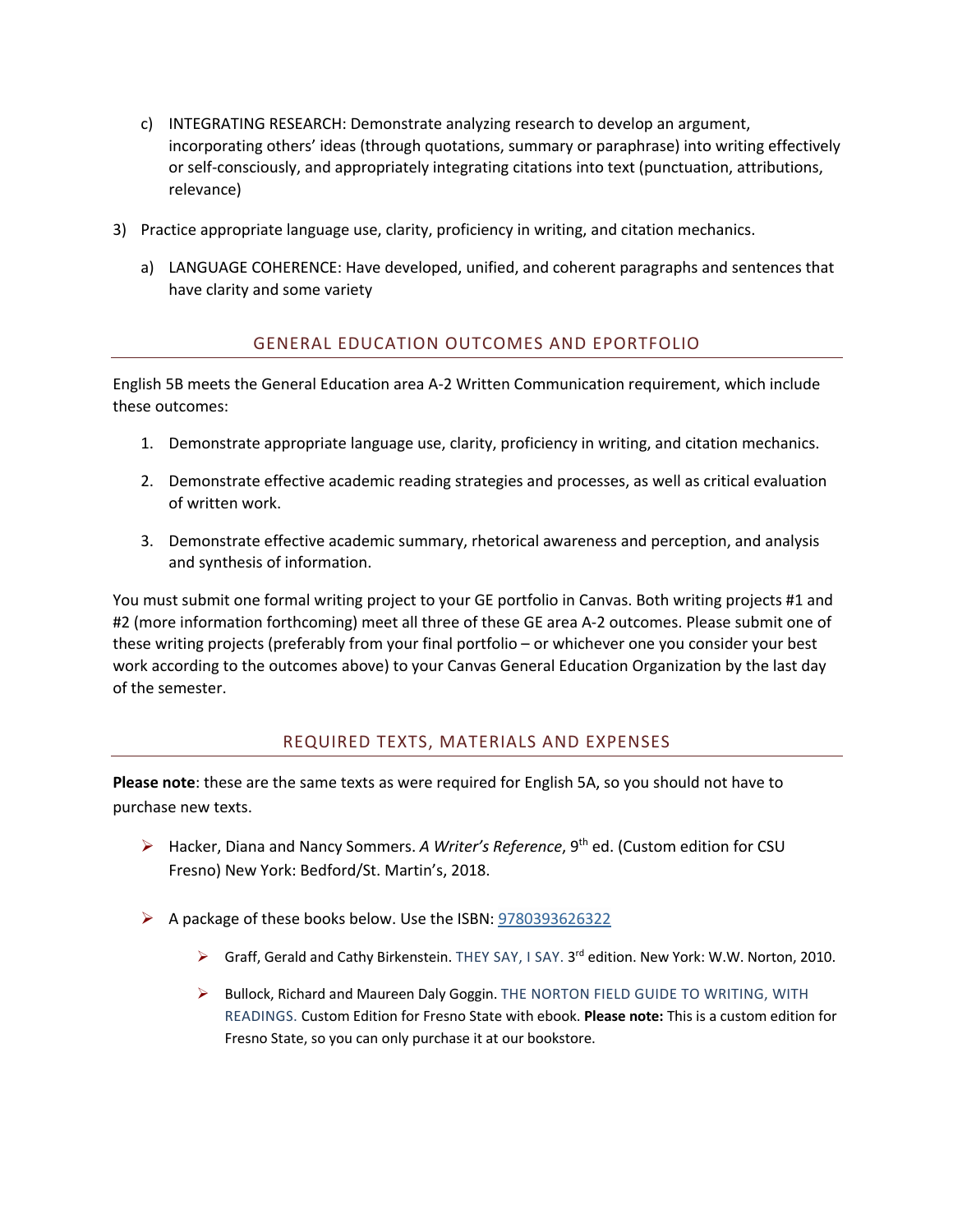• Much of this class will be paperless, so a computer, some kind of word processing program, and online access are required (students can check out laptops in the library and can access Fresno State's internet all over campus).

#### PROJECTS AND ASSIGNMENTS

## CLASS PARTICIPATION

You must be prepared and willing to participate in the class discussions and group activities. For full class participation credit, I expect that you will 1) have the homework done for the day, 2) have thought about the homework, will come with questions, experiences, thoughts, challenges, etc, 3) be willing to take risks by discussing things you don't understand or by bringing topics to our discussions.

### SMALL GROUP WORKSHOPS

A key component to this class – and to the practice of real writers – is peer response to drafts of formal and informal writing. Students will be expected to share their writing with their peers in order to get feedback about how to revise the writing to better address an audience's questions, challenges, and responses. This means that everyone will need to share their writing with others AND strive to be a good reader to peer drafts. Workshoping will happen both online and in the class, in small groups and as a large group. You will get more specific instructions for how we will workshop in the class, but know that I will expect you will share your texts with your peers and be open to their response. I also expect that you will read your peer's texts actively and work hard to give them quality feedback about how they can improve their writing.

### WRITING ONLINE

In this class, you will have several opportunities to try out different genres of online writing for most of the writing you will do for this class. This class will use Canvas to support your learning, thinking, and conversations as a writer. Reading Journals will be the primary assignment you will post online and you will post these on a group discussion board so that your peers and I can read your writing. I also reserve the right to bring reading journals in to class, to use as discussion starters or models for thinking about various aspects of writing or reading. These reading journals need to be at least 200 words and posted by 8AM the day they are due.

# FORMAL WRITING PROJECTS

In this class, you will have three formal writing projects of various lengths. These writing projects are meant to get you to read, write, and respond as both a student in the university and a public intellectual. More information about these writing projects will be given to you during the semester. Generally, these projects require outside research using both academic and nonacademic sources; they require you to write multiple drafts before a project is complete, and they must be written toward an audience, which means you will need to contextualize and explain your claims and examples, give readers a clear sense of why your responses and ideas matter, and be edited and proofread in the final product.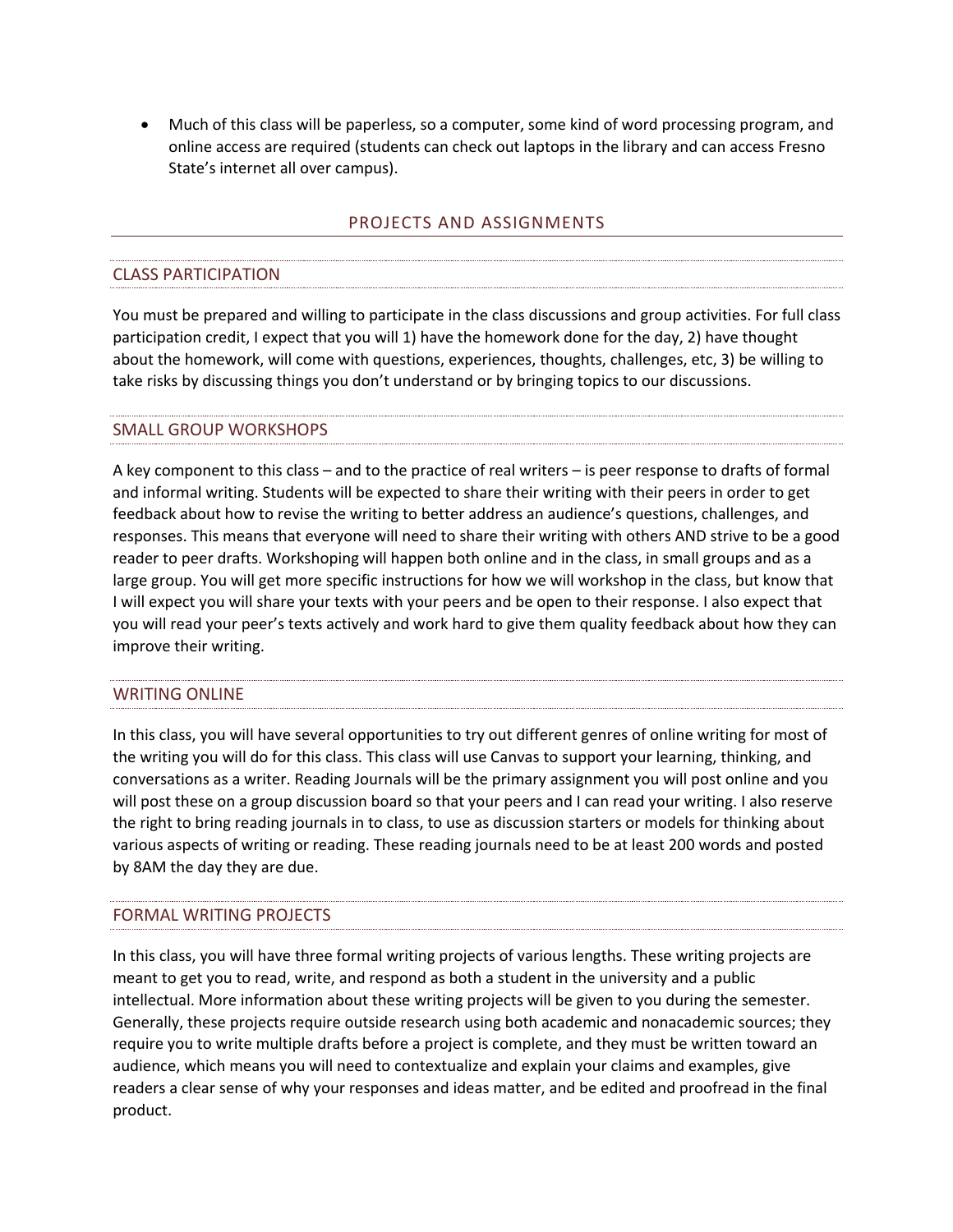### MIDTERM AND FINAL PORTFOLIO

At the midterm and end of the semester, you will create a representation of your work as a writer in this class. For the midterm portfolio, you will need to choose at least 5 pages of formal writing from our class and write a 2-3 page reflective cover letter that discusses your learning up to this point. For the final portfolio, you will choose at least 10 pages of formal writing to represent who you have become as a writer and write a 5 page reflective cover letter that discusses your learning over the entire semester. Your portfolio will be assessed according to the five portfolio dimensions, which are also listed above under the goals and outcomes: 1.a, 1.b, 2.a, 2.b, and 3.a. In addition to my assessments, your classmates will read and assess your portfolios as well. **Your final portfolio must pass in order for you to pass the class.**

# MIDTERM AND FINAL PORTFOLIO ASSESSMENTS

Being able to assess writing is key to being a good writer, which is why the first-year writing program believes that students should have an opportunity to assess their peers' portfolios. Assessment means that you will make a judgment about the quality of your peers' portfolios based on the five portfolio dimensions introduced to you in 5A. **Participation in these assessments is required for passing the class.** The midterm assessments will be conducted online and the final assessments will be on the last two days of class.

# GRADING CONTRACT

Unlike many of your classes that break your grade into percentages or points, I am going to use a grading contract that focuses primarily on the work you complete in this class.

#### HERE IS AN OVERVIEW

Conventional grading and teacher-centered evaluation often lead students to think more about grades than about learning; their attention tends to focus more on the products a teacher wants rather than on the process of learning and applying that knowledge to their own purposes and goals. I want you to focus your energies on learning, exploring, figuring out, making sense of, and, finally, assessing what you've learned about academic reading and writing. I am using a contract that emphasizes your performance in the class based on what you do and how well you meet the responsibilities of this class as I guide you through readings, experiences, writing, discussions, and projects.

#### HERE ARE THE REQUIREMENTS

If you do all that is asked of you in the manner and spirit it is asked, if you work through the processes we establish with the level of intensity and commitment that our class calls for, and you put together complete projects and reflection essays, then you'll get a "B." If you miss classes, turn in assignments late, or forget to do assignments, etc., you will not meet your responsibilities for yourself and your classmates and you'll get a "C," or a lower grade.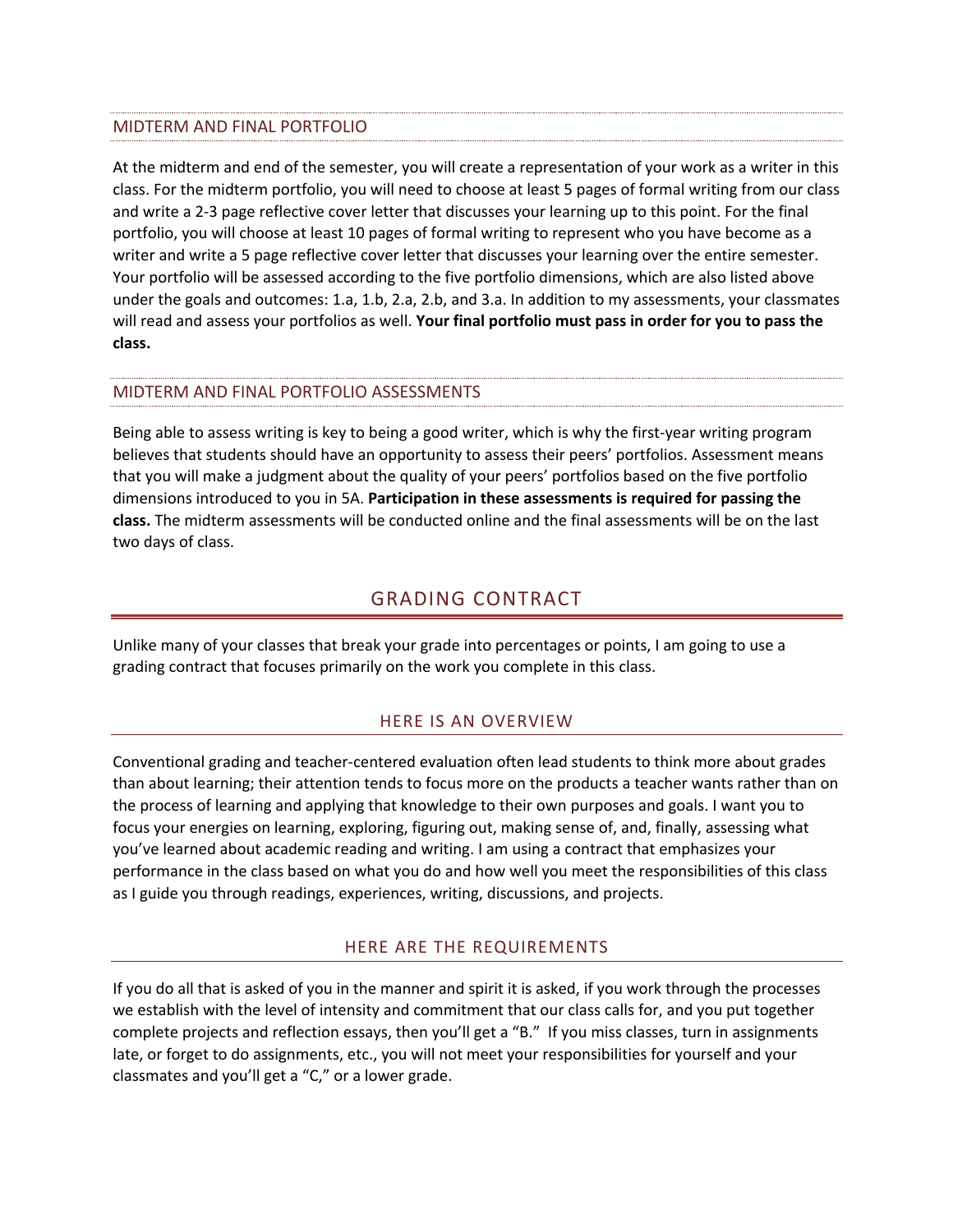#### HERE'S HOW GRADING WORKS IN OUR CLASS

In order to get credit for our course, you must meet or exceed the requirements in the shaded row below. All assignments --formal, informal, in-class or otherwise-- count toward your grade since they are all important to your learning and academic progress.

**Please Note**: You need to earn a C in this class for it to count toward the GE Area A-2 requirement.

#### "B" GRADES

You are guaranteed a course grade of "B" **if you meet all of the following conditions**:

### ATTENDANCE/PARTICIPATION

You may miss (for whatever reason) 6 class sessions. Leaving class 15 minutes or more before class ends or coming to class 15 minutes or more after class starts constitutes an absence. For our class, attendance equates to participation, which means that you need to come to class with the homework done, and be prepared to participate in the activities of the class. This means if you come to class, but your homework is not done, it can count as an absence. Using cell phones, texting, or using computers for things unrelated to the class focus is unacceptable and, if it becomes a problem, will count as an absence on each day there is a problem.

- o **Please Note:** sometimes there are emergency situations when folks need to use or check their phone or have their phone on in class. If you have a situation where this is the case, please contact me before class to let me know the situation.
- o **Please Note**: Assignments not turned in because of an absence, either ones assigned on the schedule or ones assigned on earlier days in class, will be late or missed (depending on when you turn it in finally. See the guidelines for late and missed assignments below).

#### RELIGIOUS OBSERVANCES

Students who will be absent from class due to religious observance must provide notice of the date(s) to me, in writing, by the end of the second week of classes.

#### UNIVERSITY SPONSORED EVENTS

For those students who will need to take time off for university sponsored events, I will need to know the date of those absences by the second week of classes in order to excuse those absences. This will need to be on letterhead from the person in charge of your organization. Having excused absences does not mean that you get additional absences on top of the excused ones. It means that you and I will need to work out what is fair in relation to the number of classes you need to miss for university sponsored events and create an attendance contract that both you and I sign.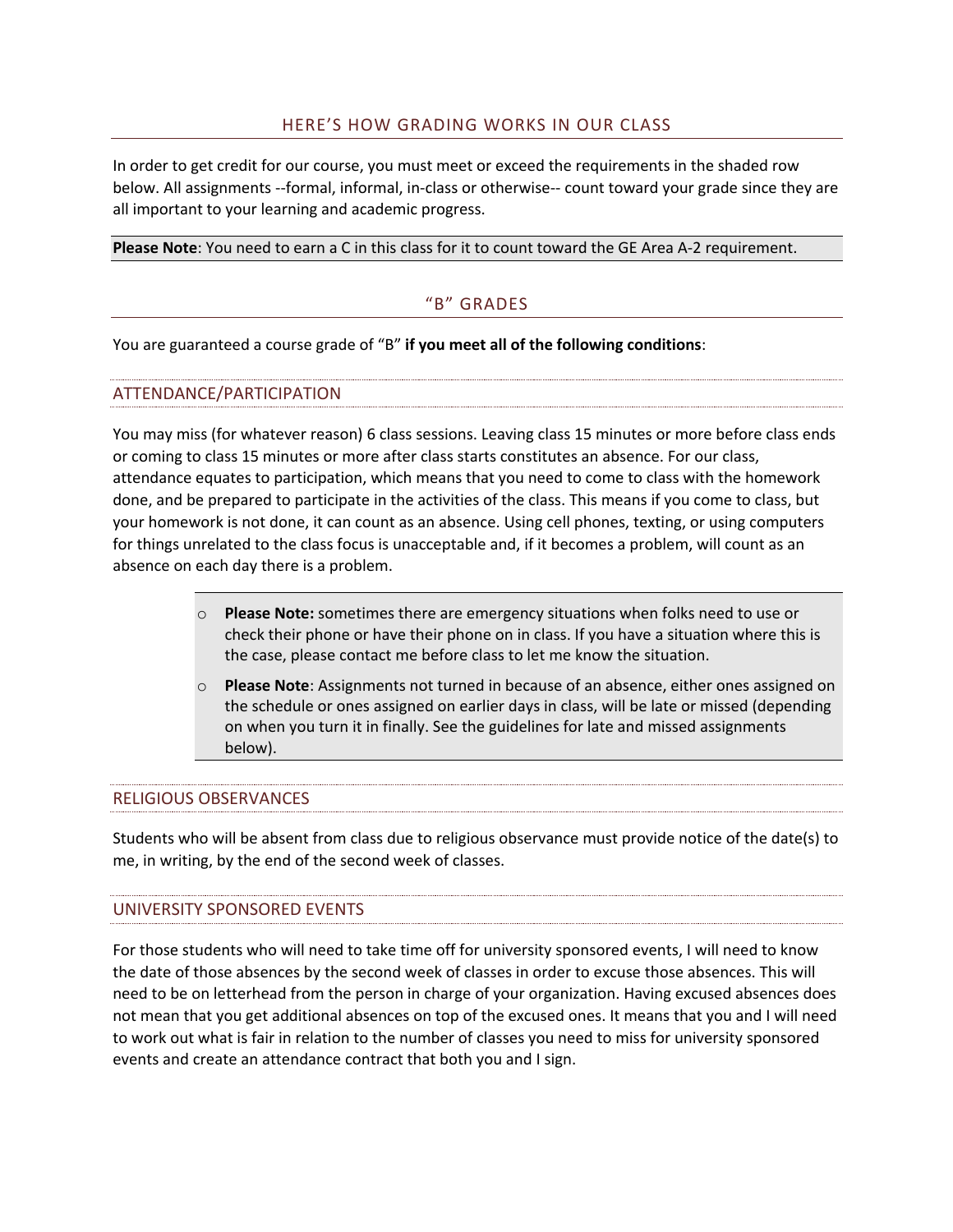LATE ASSIGNMENTS

You will agree to turn in properly and on time the final portfolio, all writing project drafts, and other assignments. Because your colleagues in class depend on you to get your work done on time so that they can do theirs on time, late assignments will not be accepted\*.

- **\*Exception: You may turn in a late assignment ONE TIME OR FEWER during the semester**. **All "late assignments" are due 2 days after their initial due date** (e.g. if the assignment was due on Tuesday, at 8am, a late assignment must be turned in by 8am on Thursday). The exceptions are the Final Portfolio and the Final Portfolio Assessments, which must be turned in on time.
- **Please Note**: If you have more than three late assignments, each late assignment after the third is considered a "missed" assignment (see #5 below). These will affect your overall grade in the course.

# MISSED ASSIGNMENTS:

Missed assignments are assignments that are not completed or are turned in after the late assignment deadline. After you have used your three "late assignment" passes, all additional assignments turned in incomplete, not on time, or otherwise not according to our guidelines are considered "missed assignments." In order to meet our contract for a "B" grade, you cannot have any "missed assignment."

# INCOMPLETE ASSIGNMENTS:

Incomplete assignments are ones that were completed on time but did not match the "spirit and letter" of the assignment in some way. When an assignment is incomplete, you will have 48 hours from the time you receive notice from me that the assignment is incomplete to revise and resubmit the assignment for no penalty. If you take longer than 48 hours it will be a late assignment until and additional 2 days has passed from the original notification at which time it becomes a "missed" assignment. The final portfolio and final assessments do not fall under this category (they have to be complete and on time).

# FINAL PORTFOLIOS AND ASSESSMENTS:

You'll turn in complete and on time a final course portfolio and complete portfolio assessments according to the portfolio handout. Late or missed portfolios or assessments constitute an automatic failing grade. The final portfolio must be passing and assessments must be complete in order for the student to get a B in the class.

### "A" GRADES AND FINAL PORTFOLIO

To get an "A" your final portfolio must demonstrate reflection and writing that point to genuine, recognizable excellence. All portfolios will be graded based on a rubric that includes 1) Consideration of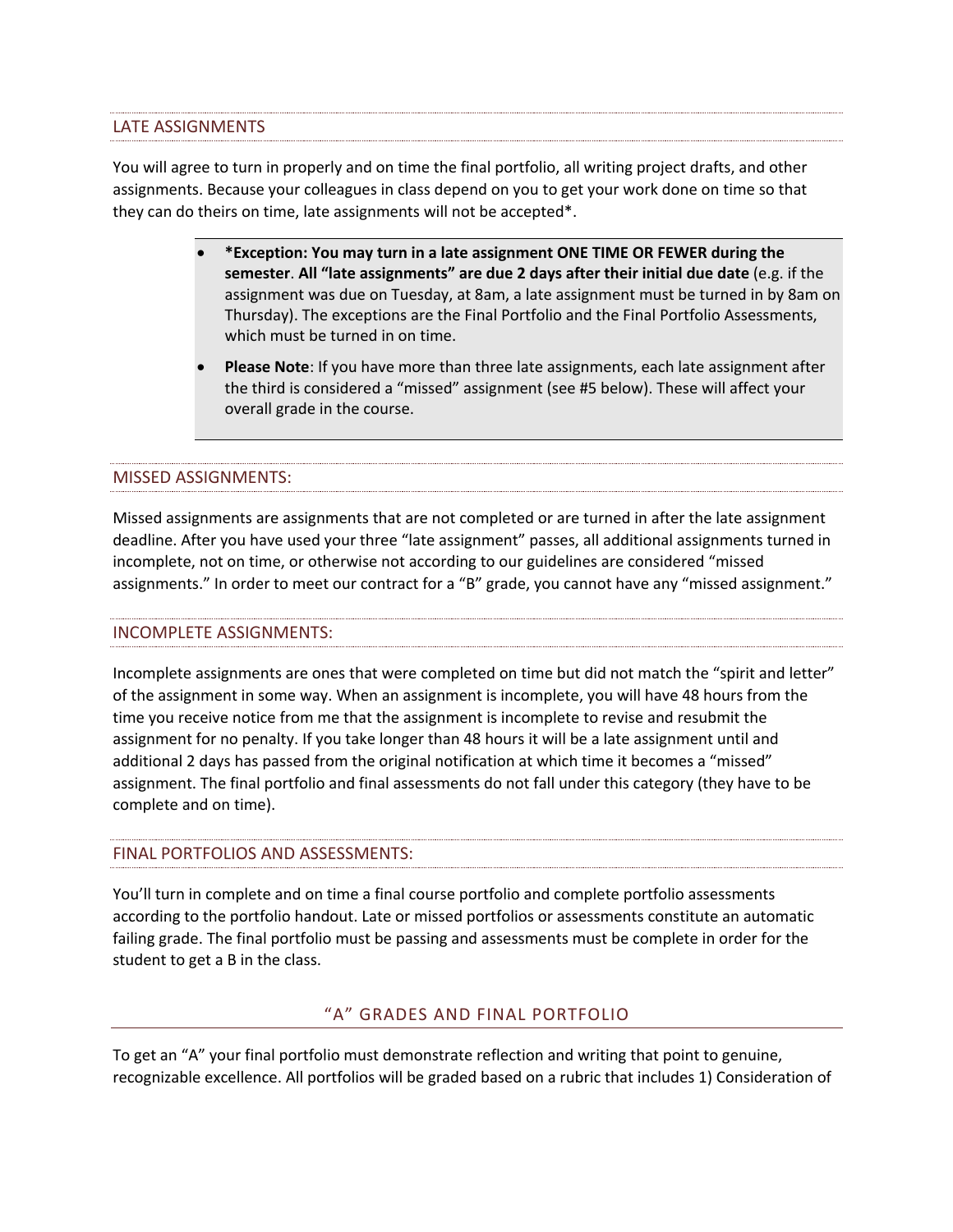the rhetorical situation, 2) demonstration of knowledge of course content, 3) fulfillment of writing assignment requirements, and 4) engagement in writing and peer review process.

#### KNOWING WHERE YOU STAND

I use the gradebook on Canvas to keep track of completed, late, incomplete, and missed assignments as well as attendance. At any time, you can go to Canvas and see where you stand. Below is a chart that lists the requirements for the class so you can easily reference what it takes to get a particular grade. Please also note that as our class is mostly paperless, I will respond to much of your submitted work over email. **Please be sure to check your Fresno state email regularly, to be sure that you know about assignments that might need to be redone, and can thus manage revising them within the time period allotted.**

Please note: A "C" in the grade book means "complete," "L" means "late," "I" means "incomplete," and "M" means "missed".

|   | # of<br><b>Absences</b>            | # of Late<br>Assigns. | # of<br><b>Missed</b><br>Assigns. | Midterm/<br><b>Final</b><br><b>Assessme</b><br>nts | Final<br><b>Portfolio</b> |
|---|------------------------------------|-----------------------|-----------------------------------|----------------------------------------------------|---------------------------|
| A | 3(TTH) / 5<br>(MWF) or<br>fewer    | 0                     | 0                                 | Complete                                           | "A"<br>Quality            |
| B | $4$ (TTH) / 6<br>(MWF) or<br>fewer | 1 or fewer            | 0                                 | Complete                                           | Pass                      |
| C | $5$ (TTH)/ 7<br>(MWF) or<br>fewer  | 2 or more             | $\mathbf{1}$                      | Complete                                           | Pass                      |
| D | $5$ (TTH) / 7<br>(MWF) or<br>more  | 2 or more             | $\overline{2}$                    | 2 or more                                          | Pass or No<br>Pass        |
| F | $5$ (TTH)/ 7<br>(MWF) or<br>more   | 2 or more             | 3 or more                         | 0 or more                                          | Pass or No<br>Pass        |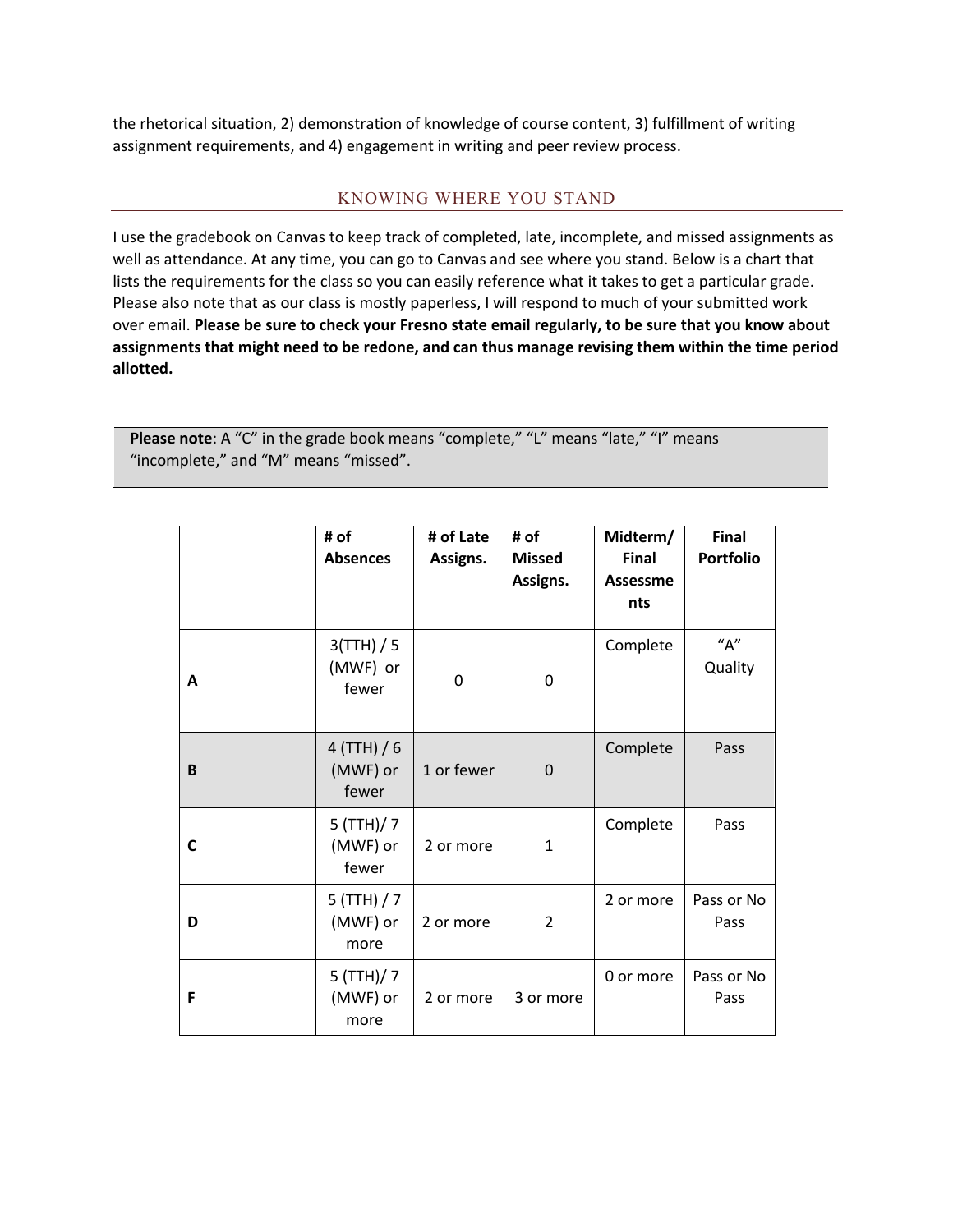**Please Note**: All assignments that are turned in as "late" (see above guidelines for assignments considered "late") after the 3rd are considered "missed."

\* **Each student may have one temporary exemption from the contract**. This can be for any serious reason and, depending on the circumstance, cover more than one assignment / absence. In order to get this exemption, you must contract me as soon as possible to request the exemption. For any request that covers more than one assignment / activity, you will need to give me a serious and compelling reason.

\* **Bonus**: Each student may earn an additional temporary exemption from the contract (see above) by enrolling in and passing the Writing Center weekly tutorials.

By staying in this course and attending class, you accept this contract and agree to abide by it, as do I.

## UNIVERSITY POLICIES

Please see university policies on Students with Disabilities, Cheating and Plagiarism, Computers, Disruptive Classroom Behavior, Copyright Policy, and Honor Code on our course Canvas site under "syllabus."

# ACADEMIC RESOURCES

#### THE WRITING CENTER

The Writing Center offers a one-unit CR/NC tutorial that runs concurrently with the course and meets twice a week for 50 min. You will work in a **small group of 2-3 students with** a trained tutor discussing your writing and giving one another feedback and sharing strategies for revision. The tutorial will enhance your learning and help you succeed in this class. It will also help you prepare your writing for submission to the portfolio. The tutor will not give you any homework assignments; you will simply work with the writing you'll be doing in this and your other classes. In addition, you can also work with a tutor in one-to-one tutorials by appointment or submit your writing for feedback on-line. The Writing Center can be contacted at 278-0334 or http://www.fresnostate.edu/artshum/english/writingcenter/

#### LIBRARY RESEARCH

*For research help, start with the library!* The Henry Madden Library at Fresno State offers articles, ebooks, databases, print books, music, movies, and much more. Start at the library website to gain access to millions of sources that you can't find with a Google search.

Librarians are also available 24/7 to help you develop research questions, figure out search strategies, locate relevant and reliable information, select the best sources for your paper or project, and get you started with citing your sources. You can also use the library's *Do It Yourself (DIY)* tool to find answers to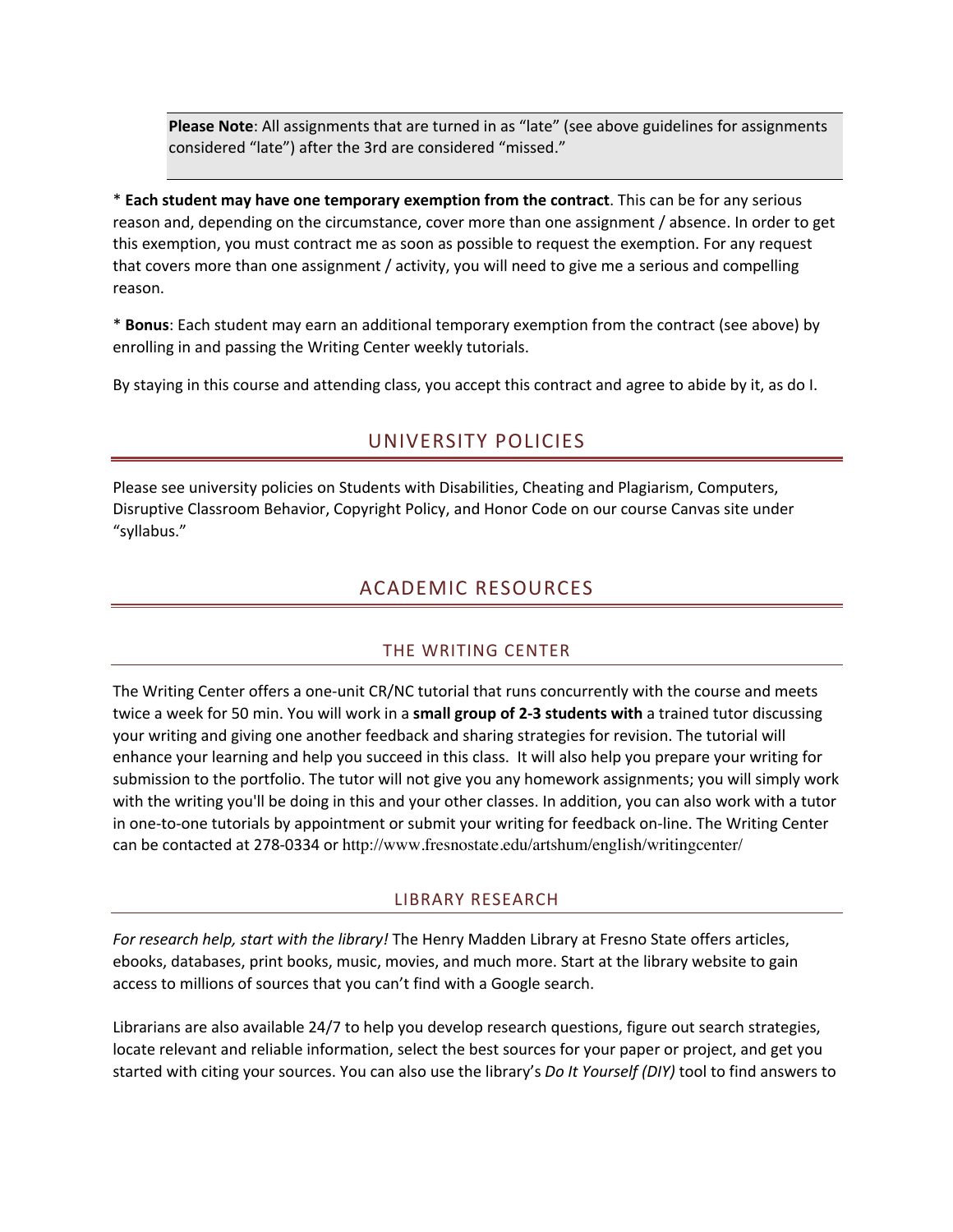your questions. For more information, check out the *Ask a Librarian* box on the library's home page at library.fresnostate.edu.

From research help to study rooms and technology, the library is here to help. Visit our website to learn more: library.fresnostate.edu.

#### THE LEARNING CENTER

The Learning Center offers *free* drop-in tutoring in multiple subjects including writing, math, sciences, business, and languages. Visit the Collection Level of the Library from 8am-7pm Monday through Thursday, 8am-5pm on Fridays, and 10am-2pm on Saturdays. For information about the Academic Success Workshops or tutoring schedule go to http://www.fresnostate.edu/studentaffairs/lrc/ or call 278-8370.

#### SUPPORTNET

Our campus has developed SupportNet to connect students with specific campus resources promoting academic success. I have agreed to participate in this program and may refer you if I believe you need the services provided by SupportNet to succeed in this course.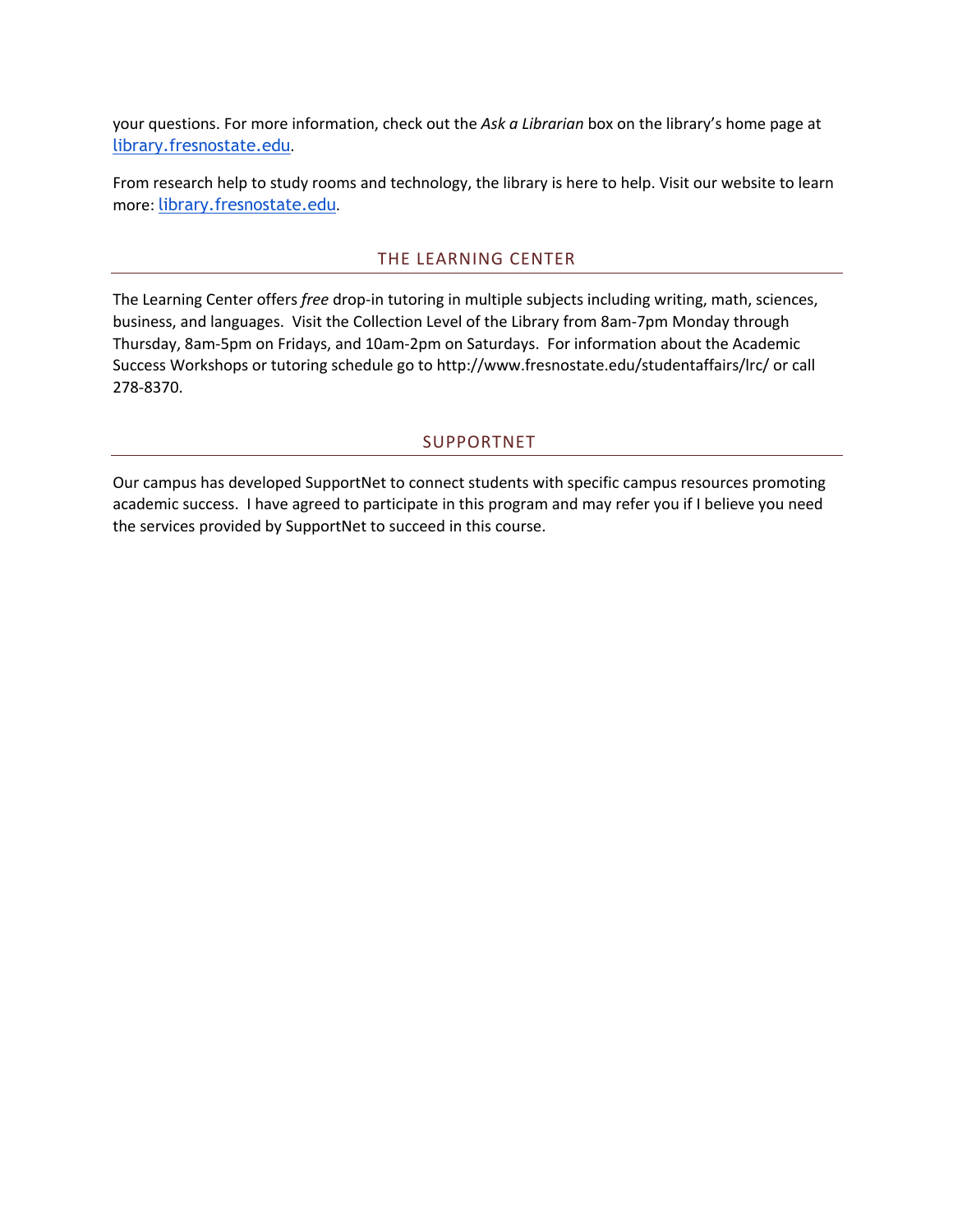# **English 5B MWF Sample Schedule**

(*TSIS*) refers to *They Say I Say* (NFGW) refers to *Norton Field Guide to Writing* (AWR) refers to *A Writer's Reference*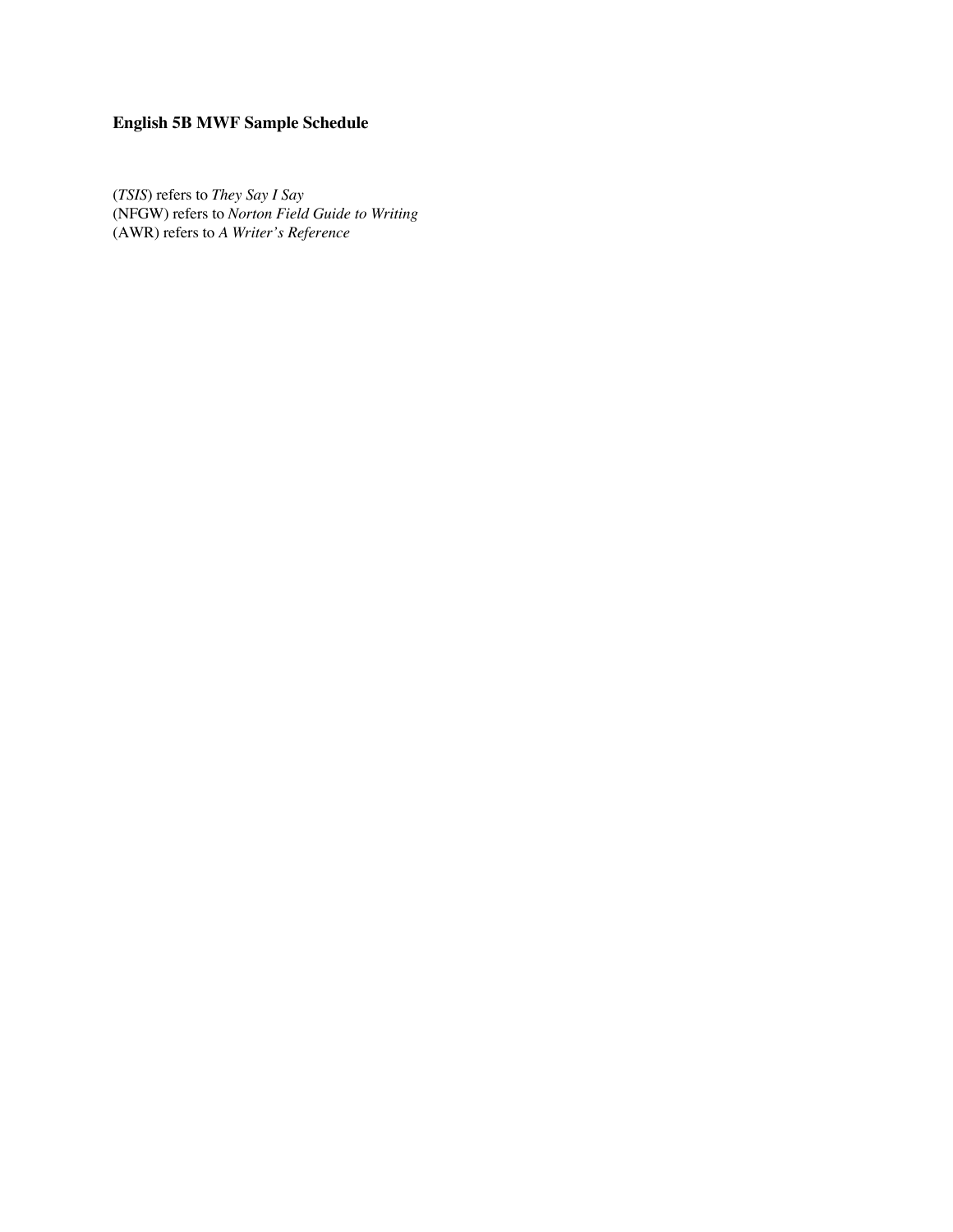| <b>Date</b>               | In Class                                                                                                                                                                                                                                                    | <b>Homework Due</b>                                                                                                                                                                                                                                                                                                                                                                                                                                                                                            |
|---------------------------|-------------------------------------------------------------------------------------------------------------------------------------------------------------------------------------------------------------------------------------------------------------|----------------------------------------------------------------------------------------------------------------------------------------------------------------------------------------------------------------------------------------------------------------------------------------------------------------------------------------------------------------------------------------------------------------------------------------------------------------------------------------------------------------|
|                           | Inquiry: what were the<br>most important ideas we<br>learned from English<br><b>5A? How will those ideas</b><br>influence our learning<br>and practice in English<br>5B?<br><b>Key Terms: Rhetoric,</b><br><b>Conversation, Genre,</b><br><b>Reflection</b> |                                                                                                                                                                                                                                                                                                                                                                                                                                                                                                                |
| Week 1:<br>Friday, 1/17   | Syllabus<br><b>Grading Contract</b><br>Review of Key<br>terms: Rhetoric,<br>Conversation,<br>Genre                                                                                                                                                          |                                                                                                                                                                                                                                                                                                                                                                                                                                                                                                                |
| Week 2<br>Monday,<br>1/20 | No Class: Martin Luther<br>King Jr. Holiday                                                                                                                                                                                                                 |                                                                                                                                                                                                                                                                                                                                                                                                                                                                                                                |
| Wednesday,<br>1/22        | <b>Writing Center</b><br>Visit                                                                                                                                                                                                                              |                                                                                                                                                                                                                                                                                                                                                                                                                                                                                                                |
| Friday, 1/24              | Review of Key<br><b>Ideas and Plans</b><br>for English 5B                                                                                                                                                                                                   | Revisit your reading and annotations of NFGW<br>Chs. 1, 2, 4, 5, 6, and 7 and TSIS "Preface" and<br>"Introduction." Post a 5 slide powerpoint to<br>Canvas where you reflect on at least 2 of the key<br>terms from 5A (Rhetoric, Inquiry, Conversation,<br>Report, Genre, Audience, Purpose, Refection, Self<br>Assessment, Process, Textual Analysis) and<br>discuss how your understanding of those terms<br>has come to influence what you think about how,<br>why, and for what purposes writing happens. |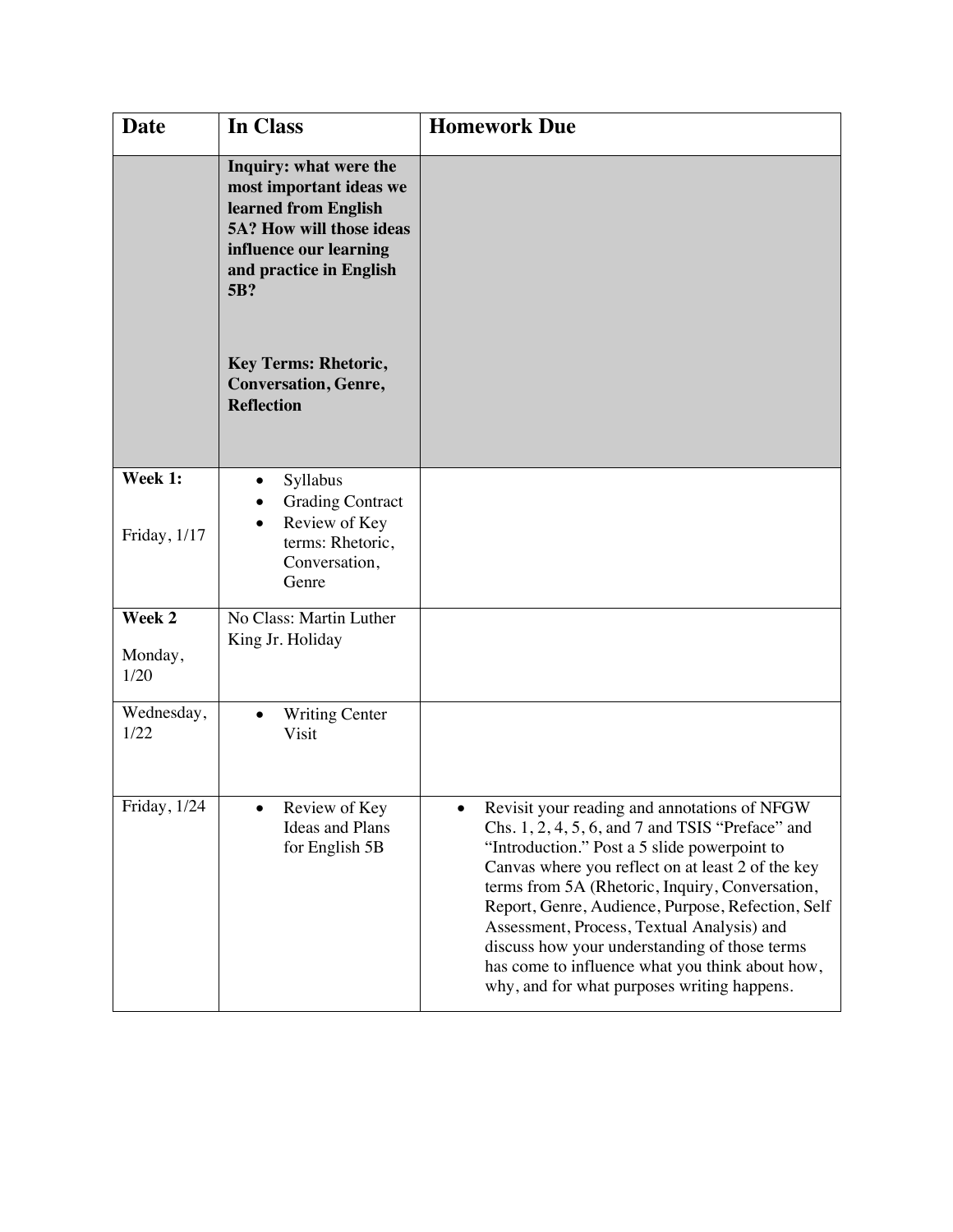|                            | <b>Inquiry:</b> What are the<br>conversations in my<br>discipline and what is the<br>quality of how writers<br>enter these conversations? | Evaluating an author's contribution to a disciplinary<br>conversation.                                                            |
|----------------------------|-------------------------------------------------------------------------------------------------------------------------------------------|-----------------------------------------------------------------------------------------------------------------------------------|
|                            | <b>Key Terms: Rhetorical</b><br>Situation, Genre,<br>Evaluation, Ethos,<br>Audience                                                       |                                                                                                                                   |
| Week 3:<br>Monday,<br>1/27 | What is the genre<br>of evaluation?                                                                                                       | Read and annotate NFGW "Evaluations," pg 202-<br>210<br>Revisit NFGW: "Wikipedia as a Site of<br>Knowledge Production" pg 816-822 |
| Wednesday,<br>1/29         | The use of<br>comparison and<br>contrast in<br>evaluation genres                                                                          | Read NFGW: "The Tenacity of Hope" pg 828-<br>831, "Polyvore.com" pg 832-836, and<br>"Comparing and Contrasting" pg 424-431        |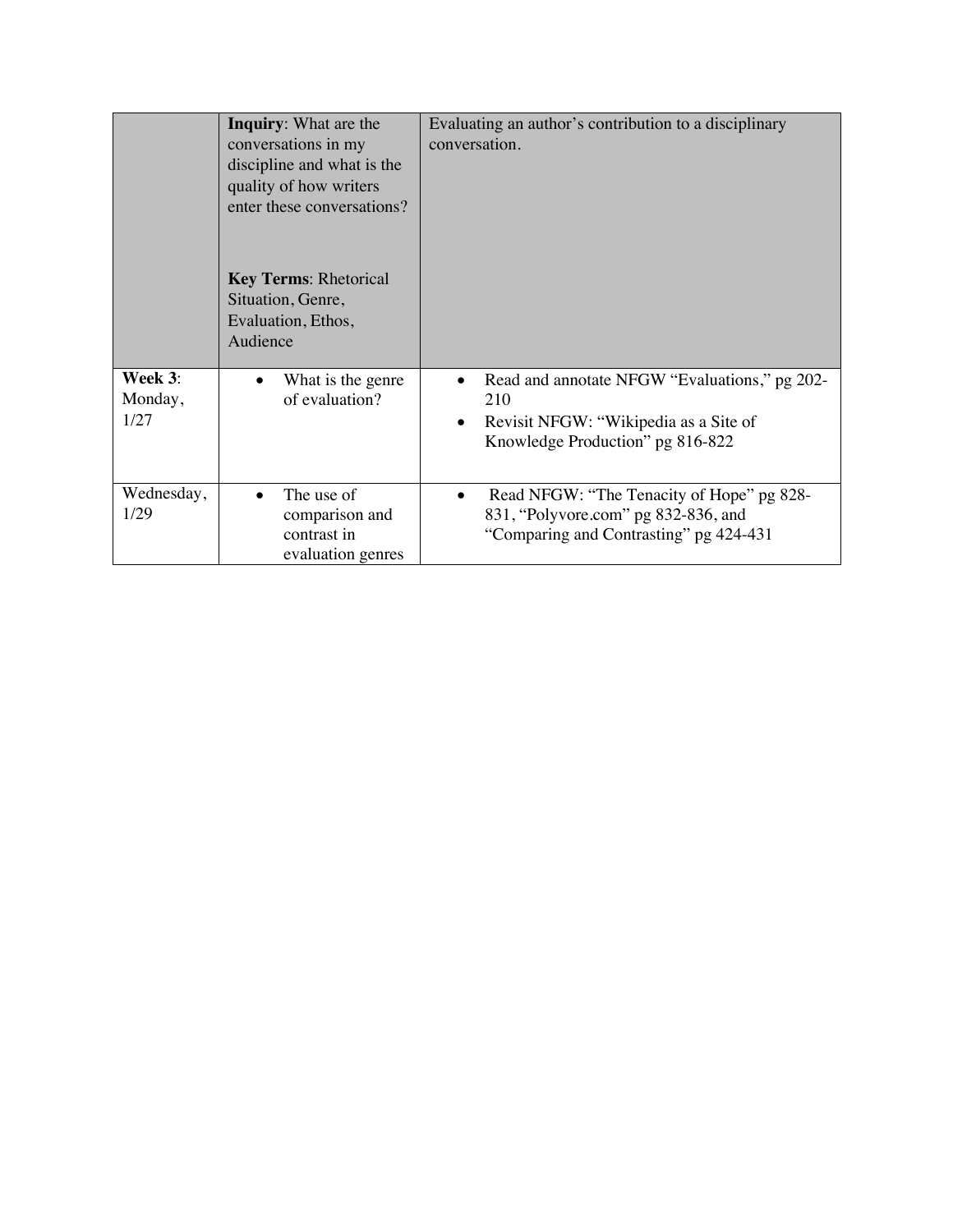| videos) and then consider how one of the<br>steps will be useful in your first essay<br>assignment.<br>two of the links in the blog.<br>Your post should be about 250 words. | Friday, 1/31 | <b>Writing Project</b><br>٠<br>#1 Prompt<br>Demonstration:<br>How to find trade<br>publications<br>through the<br>library databases | Library Blog #1: Introduction: Go to<br>http://englishlibrarian.wordpress.com/ --<br>You'll find a blog entitled First Year<br>Writing -- Library Research Skills. I<br>recommend that you "follow" the blog so<br>that you can easily find it again when you<br>need help later on with research. I'd<br>suggest a three-step approach to get the<br>most out of the blog. First, watch the<br>introductory video. Then read over the<br>whole blog so you can see what's<br>covered. Then go back and look at it all<br>more deeply -- explore some of the red-<br>lettered links and watch the second<br>video. Remember that this is a learning<br>experience. Don't rush or you'll miss<br>valuable insights.<br>Canvas Post: In your post, I want you to<br>describe<br>the steps in the research process as |
|------------------------------------------------------------------------------------------------------------------------------------------------------------------------------|--------------|-------------------------------------------------------------------------------------------------------------------------------------|--------------------------------------------------------------------------------------------------------------------------------------------------------------------------------------------------------------------------------------------------------------------------------------------------------------------------------------------------------------------------------------------------------------------------------------------------------------------------------------------------------------------------------------------------------------------------------------------------------------------------------------------------------------------------------------------------------------------------------------------------------------------------------------------------------------------|
|                                                                                                                                                                              |              |                                                                                                                                     | discussed in the blog (including the                                                                                                                                                                                                                                                                                                                                                                                                                                                                                                                                                                                                                                                                                                                                                                               |
|                                                                                                                                                                              |              |                                                                                                                                     |                                                                                                                                                                                                                                                                                                                                                                                                                                                                                                                                                                                                                                                                                                                                                                                                                    |
|                                                                                                                                                                              |              |                                                                                                                                     |                                                                                                                                                                                                                                                                                                                                                                                                                                                                                                                                                                                                                                                                                                                                                                                                                    |
|                                                                                                                                                                              |              |                                                                                                                                     | what you found when you followed one or                                                                                                                                                                                                                                                                                                                                                                                                                                                                                                                                                                                                                                                                                                                                                                            |
|                                                                                                                                                                              |              |                                                                                                                                     |                                                                                                                                                                                                                                                                                                                                                                                                                                                                                                                                                                                                                                                                                                                                                                                                                    |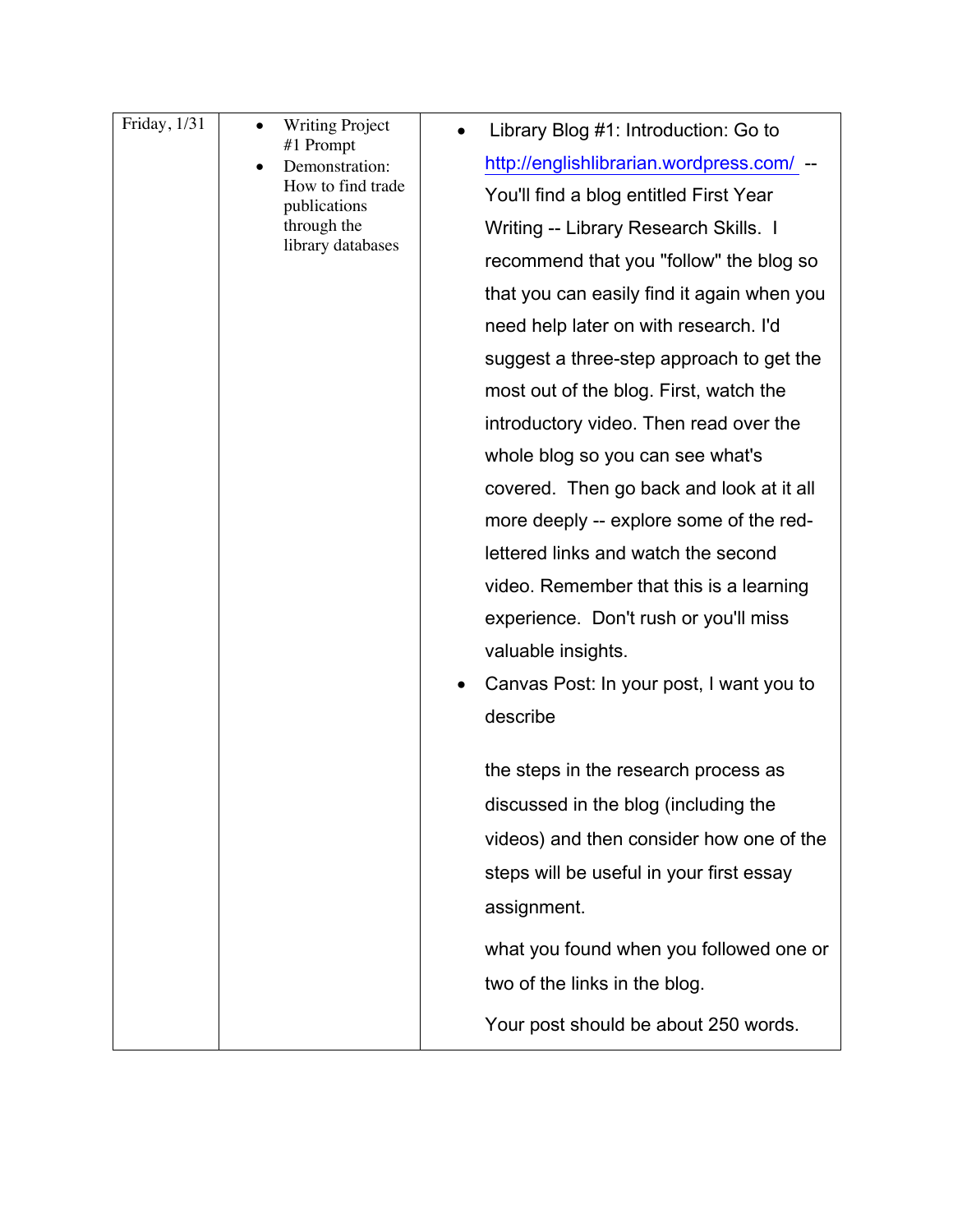|                        |                                                                                                                                                                       | Then you need to read two classmates'<br>posts and reply. Are there steps in the<br>research process that your classmate<br>discusses that you missed? Did your<br>classmate find something that sounds like<br>it would be useful as you're doing<br>research for your essays? Each reply<br>should be no less than 50 words.                                                                                                                                                                                                                                                                                          |
|------------------------|-----------------------------------------------------------------------------------------------------------------------------------------------------------------------|-------------------------------------------------------------------------------------------------------------------------------------------------------------------------------------------------------------------------------------------------------------------------------------------------------------------------------------------------------------------------------------------------------------------------------------------------------------------------------------------------------------------------------------------------------------------------------------------------------------------------|
| Week 4:<br>Monday, 2/3 | Rhetorical<br>$\bullet$<br><b>Situation: Discuss</b><br>the values of<br>different<br>disciplines<br>What are people<br>in different<br>disciplines talking<br>about? | Read and annotate AWR "Writing in the<br>$\bullet$<br>Disciplines" section D. Read "Introduction:<br>Writing in different disciplines". Then choose<br>three disciplines you are interested in and read<br>these sections for each discipline: a. Audience<br>needs, b. Forms of Writing, c. Questions X asks,<br>d. Kinds of Evidence, and e. Writing Conventions.<br>As you read, consider what conversations,<br>questions, and conventions members of this<br>discipline might expect or perform as a way of<br>preparing you to evaluate a conversation in the<br>discipline you choose for writing project $#1$ . |
| Wednesday,<br>2/4      | Rhetorical<br>$\bullet$<br>Situation:<br>Choosing articles<br>to evaluate                                                                                             | Library Blog #2: Go<br>to http://englishlibrarian.wordpress.com/ -<br>- You'll find a blog entitled First Year<br>Writing -- Library Research<br>Skills. Review that blog including any<br>videos and links.<br>Find 3 articles in Trade publications that<br>you can use for writing project #1. Read<br>and annotate those articles and bring<br>them to class.                                                                                                                                                                                                                                                       |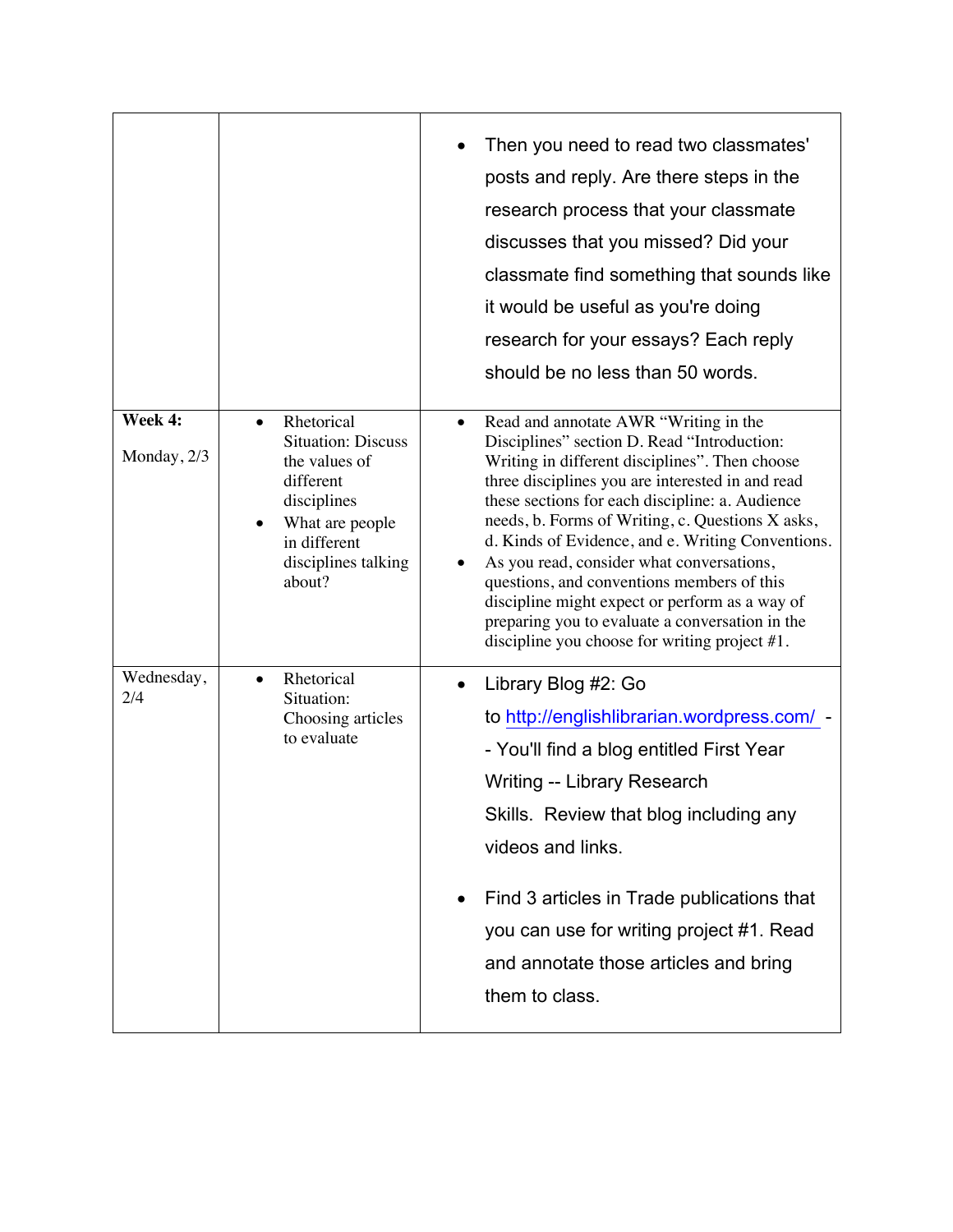| Friday, 2/7                | <b>Building Ethos:</b><br>NFGW Chapter<br>50: "Synthesizing<br>Ideas"                           | Find one other article about the topic<br>discussed in the Trade Publication article<br>you chose. Read and annotate at least<br>two of them in preparation for class.                                                                                                                                                                                     |
|----------------------------|-------------------------------------------------------------------------------------------------|------------------------------------------------------------------------------------------------------------------------------------------------------------------------------------------------------------------------------------------------------------------------------------------------------------------------------------------------------------|
| Week 5:<br>Monday,<br>2/10 | <b>Building Ethos:</b><br>NFGW Ch 51:<br>"Quoting,<br>Paraphrasing, and<br>Summarizing"         | Library Blog #3: Go<br>$\bullet$<br>to http://englishlibrarian.wordpress.com/ -<br>- You'll find a blog entitled First Year<br><b>Writing -- Library Research</b><br>Skills. Review that blog including any<br>videos and links.<br>Find one scholarly source on your writing project<br>#1 topic. Read and annotate that source and bring<br>it to class. |
| Wednesday,<br>2/12         | <b>Building Ethos:</b><br>NFGW, Ch 52:<br>"Acknowledging<br>Sources,<br>Avoiding<br>Plagiarism" | Writing Project 1, Draft 1 due with author's note<br>on Canvas<br>Bring your writing project to class (either a paper<br>copy or on a laptop/ tablet)                                                                                                                                                                                                      |
| Friday, 2/14               | Audience<br>$\bullet$<br>Awareness: A<br>Knowledgeable<br>Discussion of the<br>subject          | Read NFGW part 4 "Fields" pgs 289-320. Skim<br>over the examples from each discipline in the<br>reading and writing chapters.<br>Bring your writing project to class (either a paper<br>copy or on a laptop/ tablet)                                                                                                                                       |
| Week 6<br>Monday,<br>2/17  | President's Day: No Class                                                                       |                                                                                                                                                                                                                                                                                                                                                            |
| Wednesday,<br>2/19         | Audience<br>Awareness:<br>Creating purpose<br>through<br>evaluation criteria<br>and assessment  | TSIS "So What? Who Cares?" pgs 91-99<br>Bring your writing project to class (either a paper<br>copy or on a laptop/tablet)                                                                                                                                                                                                                                 |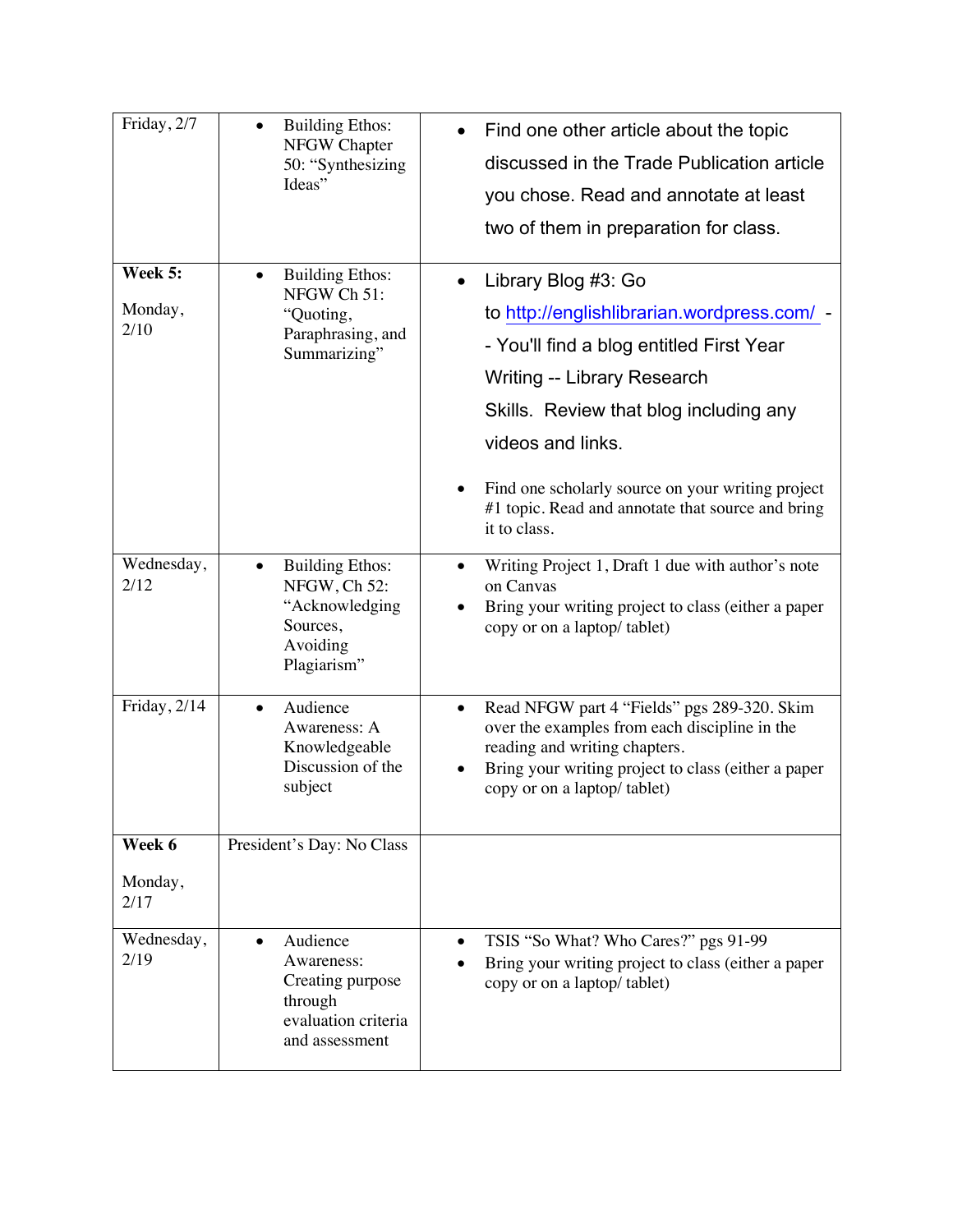| Friday, 2/21              | Audience<br>Awareness:<br>Creating purpose<br>through "well<br>supported<br>reasons" in an<br>evaluation | Read TSIS "As a Result" pgs 101-116<br>Bring your writing project to class (either a paper<br>copy or on a laptop/ tablet)                                                                                                                                                                                         |
|---------------------------|----------------------------------------------------------------------------------------------------------|--------------------------------------------------------------------------------------------------------------------------------------------------------------------------------------------------------------------------------------------------------------------------------------------------------------------|
| Week 7<br>Monday,<br>2/24 | Review: Thesis<br>and Purpose                                                                            | Read section C1-c: "Draft and Revise a Working<br>Thesis Statement" in AWR pgs 7-10<br>Review: NFGW: Evaluations, "Organizing" pg<br>209<br>Using the NFGW reading to guide you, create a<br>reverse outline of your paper – revising along the<br>way -- with a revised title and thesis statement at<br>the top. |
| Wednesday,<br>2/26        | Review:<br>$\bullet$<br>Introductions and<br>Conclusions                                                 | Read AWR C2-a: "Draft an Introduction" pg 13<br>$\bullet$<br>and C2-b: "Draft a Conclusion" on pg 18<br>Revise your introduction and conclusion based on<br>the readings. Bring the revised introduction and<br>conclusion to class.                                                                               |
| Friday, 2/28              | Workshop<br><b>Writing Project</b><br>$#1$ , draft 2                                                     | Bring 3 copies of Writing Project #1, Draft 2 with<br>author's note                                                                                                                                                                                                                                                |
| Week 8<br>Monday, 3/2     | Midterm Portfolio<br>$\bullet$<br>Checklist<br>MLA citation                                              | Bring a revised draft of Writing project #1<br><b>Bring AWR</b>                                                                                                                                                                                                                                                    |
| Wednesday,<br>3/4         | Editing:<br>coordination and<br>subordination                                                            | Read AWR B4-a: "Sentence Types" pg 324<br>Revise 10 of your simple sentences to 1) a<br>compound sentence, 2) a complex sentence, or 3)<br>a compound-complex sentence. Bring your<br>revised sentences to class.                                                                                                  |
| Friday, 3/6               | Midterm Portfolio<br>Reading and<br>Assessment<br>Preparation                                            | Continue to revise your paper for the midterm<br>$\bullet$<br>portfolio.                                                                                                                                                                                                                                           |
|                           | <b>Midterm Portfolio</b><br><b>Assessment</b>                                                            |                                                                                                                                                                                                                                                                                                                    |
| Week 9<br>Monday, 3/9     | No Class: Online<br>$\bullet$<br>Midterm Portfolio<br>Assessments                                        | Midterm Portfolio Due<br>$\bullet$                                                                                                                                                                                                                                                                                 |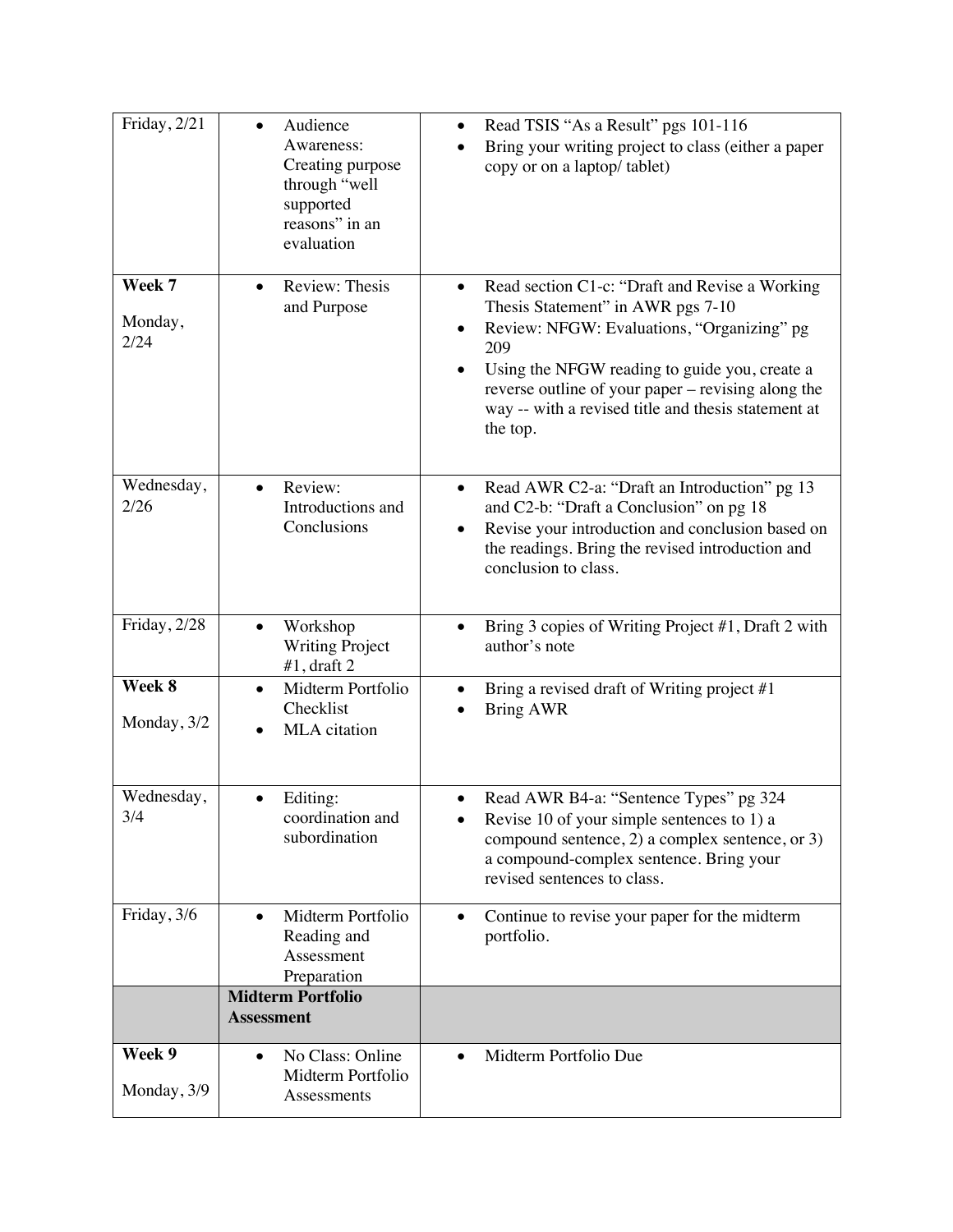| Wednesday,<br>3/11         | No Class: Online<br>Midterm Portfolio<br>Assessments<br>Conferences                                                           | <b>Midterm Assessments</b>                                                                                                        |
|----------------------------|-------------------------------------------------------------------------------------------------------------------------------|-----------------------------------------------------------------------------------------------------------------------------------|
| Friday, 3/13               | Midterm Portfolio<br>$\bullet$<br>Reflection<br>Conferences                                                                   | <b>Midterm Assessments</b>                                                                                                        |
|                            | Inquiry: How do we<br>present our position to<br>others? How do we<br>cultivate ethos, logos, and<br>pathos through research? |                                                                                                                                   |
|                            | <b>Key Terms: Rhetorical</b><br>Situation, Genre,<br>Argument, Research,<br>Conversation, Naysayer                            |                                                                                                                                   |
| Week 10<br>Monday,<br>3/16 | Arguing a<br>Position                                                                                                         | Read NFGW chapter 13 "Arguing a Position" pg<br>157-162 and 170-184.                                                              |
| Wednesday,<br>3/18         | Features of<br>arguments                                                                                                      | Read NFGW "Should Gamers Be Prosecuted"<br>and "Is Google Making Us Stupid" on pgs 785-<br>803                                    |
| Friday, 3/20               | Rhetorical<br>$\bullet$<br>Situation and use<br>of sources                                                                    | Read NFGW "An Outbreak of the Irrational" pg<br>$\bullet$<br>808-814 and "U Can't Talk to Ur Professor Like<br>This" pgs 165-169. |
| Week 11<br>Monday,<br>3/23 | <b>Writing Project</b><br>#2<br><b>Discuss Reading</b>                                                                        | Read NFGW "Getting A Start on Research" pgs<br>479-488                                                                            |
| Wednesday,<br>3/25         | How to read like a<br>researcher.<br>Applying the<br>٠<br><b>CRAAP</b> test to<br>sources                                     | Read Library Blog #4: The CRAAP test<br>Bring at least two outside sources including one<br>scholarly source.                     |
| Friday, 3/27               | Research project<br>topic selection.                                                                                          | Writing Project #2 Proposal Due on Canvas.<br>Bring a copy to class.                                                              |
| Week 12<br>Monday,<br>3/30 | Cesar Chavez Holiday:<br>No Class                                                                                             |                                                                                                                                   |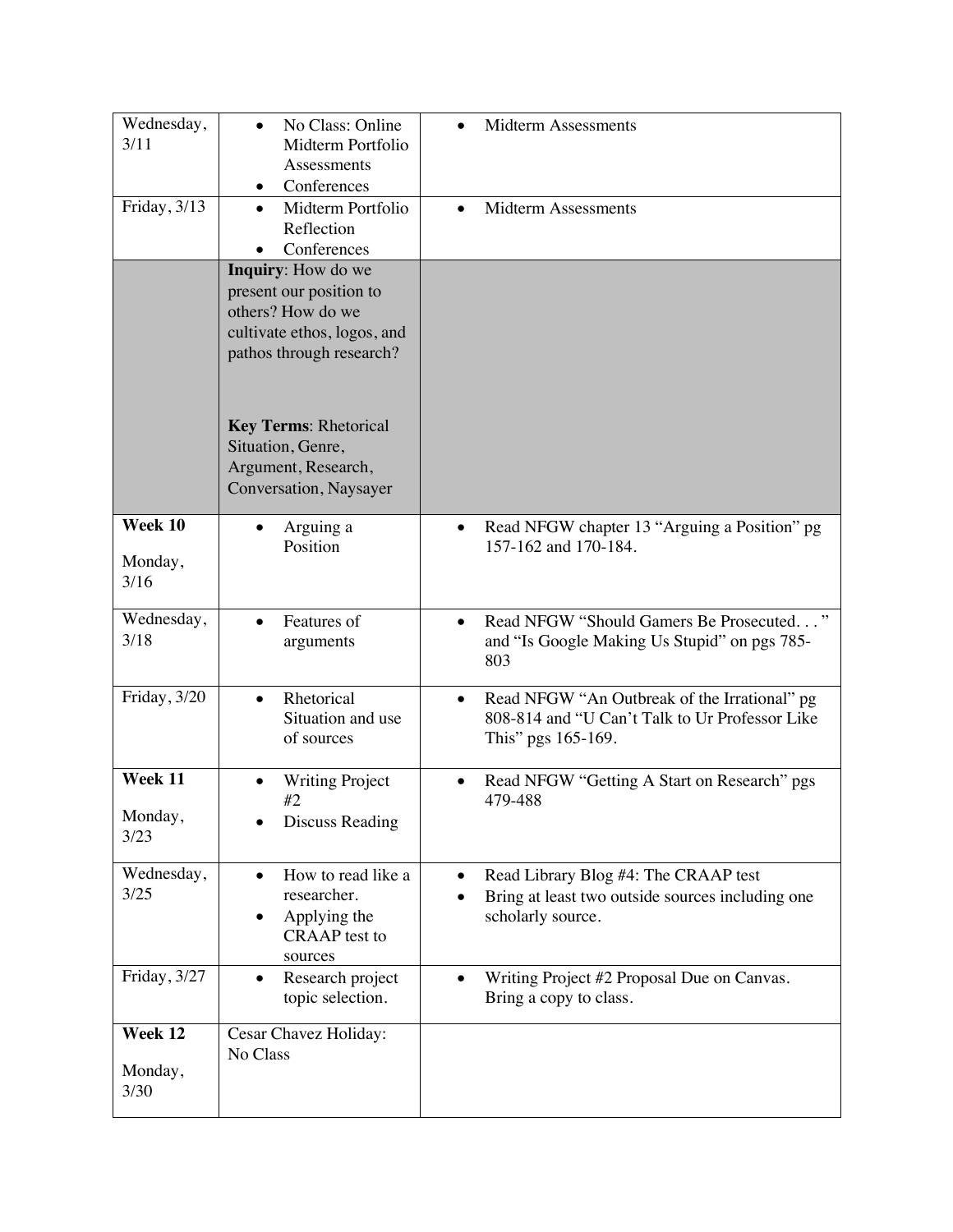| Wednesday,<br>4/1            | Rhetorical<br>situation of<br>arguments                                                                                             | Read NFGW "Arguing" pg 397-417                                                                                                                                                                                   |
|------------------------------|-------------------------------------------------------------------------------------------------------------------------------------|------------------------------------------------------------------------------------------------------------------------------------------------------------------------------------------------------------------|
| Friday, 4/3                  | Using sources for<br>different purposes                                                                                             | Read Library Blog #5: Honing your Research<br><b>Skills</b><br>Read AWR R3: "Evaluating Sources" on pgs 348-<br>357.<br>Annotated Bibliography due on Canvas see AWR<br>$\bullet$<br>pg 357 for more information |
| Week 13                      | <b>Spring Break</b>                                                                                                                 |                                                                                                                                                                                                                  |
| Monday, 4/6                  |                                                                                                                                     |                                                                                                                                                                                                                  |
| Wednesday,<br>4/8            | <b>Spring Break</b>                                                                                                                 |                                                                                                                                                                                                                  |
| Friday, 4/10                 | <b>Spring Break</b>                                                                                                                 |                                                                                                                                                                                                                  |
| Week 14<br>Monday,<br>4/13   | In class workshop                                                                                                                   | Writing Project #2, draft 1 due with Author's<br>note. Bring three copies for workshopping.                                                                                                                      |
| Wednesday,<br>4/15           | The role of the<br>naysayer                                                                                                         | Read TSIS "Skeptics May Object" on pgs 77-90<br>Bring a revised copy of your writing project to<br>class.                                                                                                        |
| Friday, 4/17                 | The culture of<br>$\bullet$<br>citation in the<br>Academy<br>Integrating<br>outside sources;<br>in text and end of<br>text citation | Read Library Blog #6: Citing and Plagiarism<br>$\bullet$<br>Revise your writing for MLA style guidelines and<br>bring the revised copy to class.<br><b>Bring AWR</b>                                             |
| Week $15$<br>Monday,<br>4/20 | Connecting your<br>$\bullet$<br>thesis and purpose                                                                                  | Writing Project #2 draft 2 with author's note.<br>Bring a copy to class<br><b>Bring NFGW</b>                                                                                                                     |
| Wednesday,<br>4/22           | Review:<br>Introductions and<br>conclusions                                                                                         | Revise your introduction and conclusion based on<br>the conversations and readings from 5A/B (revisit<br>chs 35 and 36 in NFGW or AWR pgs 13-18).<br>Bring the original and revised copy to class.               |
| Friday, 4/24                 | Review:<br>Paragraphs                                                                                                               | Revise three paragraphs from anywhere in your<br>$\bullet$<br>essay (NOT you introduction or conclusion<br>paragraphs) based on the conversations and                                                            |